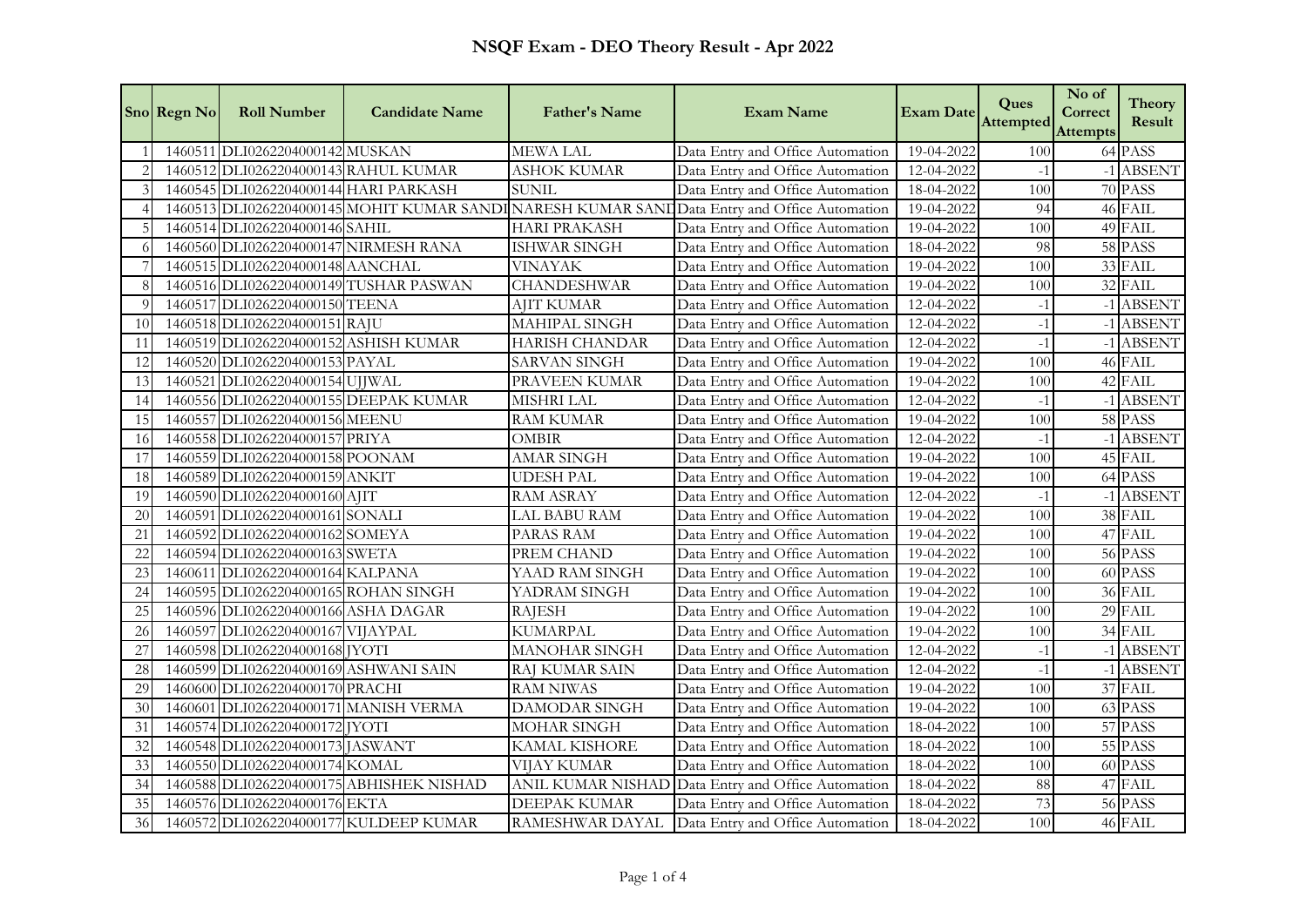|                | Sno Regn No | <b>Roll Number</b>                    | <b>Candidate Name</b>                                        | Father's Name            | <b>Exam Name</b>                                                                             | <b>Exam Date</b> | Ques<br>Attempted | No of<br>Correct<br><b>Attempts</b> | <b>Theory</b><br>Result |
|----------------|-------------|---------------------------------------|--------------------------------------------------------------|--------------------------|----------------------------------------------------------------------------------------------|------------------|-------------------|-------------------------------------|-------------------------|
| 37             |             | 1460535 DLI0262204000178 MEENAKSHI    |                                                              | <b>JAI PRAKASH</b>       | Data Entry and Office Automation                                                             | 18-04-2022       | 100               |                                     | 43 FAIL                 |
| 38             |             | 1460537 DLI0262204000179 DIVYA        |                                                              | <b>SANJAY</b>            | Data Entry and Office Automation                                                             | 18-04-2022       | 100               |                                     | 70 PASS                 |
| 39             |             |                                       |                                                              |                          | 1460546 DLI0262204000180 BHUPENDRA RAIKWA GANESH PRASAD RAIKData Entry and Office Automation | 12-04-2022       | $-1$              |                                     | -1 ABSENT               |
| 40             |             | 1460547 DLI0262204000181 ANAND SAINI  |                                                              | <b>DEVENDER SINGH</b>    | Data Entry and Office Automation                                                             | 18-04-2022       | 99                |                                     | 47 FAIL                 |
| 41             |             | 1460605 DLI0262204000182 PRAGATI      |                                                              | <b>NARESH KUMAR</b>      | Data Entry and Office Automation                                                             | 18-04-2022       | 100               |                                     | 44 FAIL                 |
| 42             |             | 1460606 DLI0262204000183 ARPITA       |                                                              | DINESH KUMAR             | Data Entry and Office Automation                                                             | 12-04-2022       | $-1$              |                                     | -1 ABSENT               |
| 4 <sup>3</sup> |             | 1460530 DLI0262204000184 JYOTI        |                                                              | PRADEEP SINGH            | Data Entry and Office Automation                                                             | 18-04-2022       | 100               |                                     | 47 FAIL                 |
| 44             |             |                                       | 1427249 DLI0262204000185 DEEPAK TOMAR                        |                          | SURINDER SINGH TONData Entry and Office Automation                                           | 18-04-2022       | 100               |                                     | 65 PASS                 |
| 45             |             | 1460562 DLI0262204000186 ANAND        |                                                              | <b>RAMPHAL</b>           | Data Entry and Office Automation                                                             | 18-04-2022       | 100               |                                     | 56 PASS                 |
| 46             |             | 1460561 DLI0262204000187 SACHIN       |                                                              | <b>JAGDISH SARASIA</b>   | Data Entry and Office Automation                                                             | 18-04-2022       | 100               |                                     | 61 PASS                 |
| 47             |             | 1460620 DLI0262204000188 ROHIT        |                                                              | KULDEEP KUMAR            | Data Entry and Office Automation                                                             | 12-04-2022       | $-1$              |                                     | -1 ABSENT               |
| 48             |             | 1460628 DLI0262204000189 RAJ KUMAR    |                                                              | LAXMIKANT                | Data Entry and Office Automation                                                             | 18-04-2022       | 100               |                                     | 47 FAIL                 |
| 49             |             |                                       | 1460581 DLI0262204000190 SAROJINI KUMARI MA RAM GOPAL MAURYA |                          | Data Entry and Office Automation                                                             | 18-04-2022       | 100               |                                     | 62 PASS                 |
| 50             |             |                                       | 1460582 DLI0262204000191 NAVEEN KUMAR                        | <b>MANOHAR PANDIT</b>    | Data Entry and Office Automation                                                             | 12-04-2022       | $-1$              |                                     | -1 ABSENT               |
| 51             |             | 1460584 DLI0262204000192 DEEPANSHU    |                                                              | <b>GOPAL</b>             | Data Entry and Office Automation                                                             | 18-04-2022       | 100               |                                     | 49 FAIL                 |
| 52             |             | 1427132 DLI0262204000193 MITTHU       |                                                              | MISHRI LAL               | Data Entry and Office Automation                                                             | 18-04-2022       | 100               |                                     | 38 FAIL                 |
| 53             |             | 1460579 DLI0262204000194 SHWETA       |                                                              | <b>RAJ KRISHAN</b>       | Data Entry and Office Automation                                                             | 18-04-2022       | 100               |                                     | 43 FAIL                 |
| 54             |             | 1460593 DLI0262204000195 RITIKA       |                                                              | <b>JAIVEER</b>           | Data Entry and Office Automation                                                             | 18-04-2022       | 100               |                                     | 61 PASS                 |
| 55             |             |                                       | 1460539 DLI0262204000196 MD SOHIAL KHAN                      | <b>SURAJUDDIN</b>        | Data Entry and Office Automation                                                             | 18-04-2022       | 100               |                                     | 44 FAIL                 |
| 56             |             | 1460583 DLI0262204000197 SURAJ SINGH  |                                                              | <b>GULBIR SINGH</b>      | Data Entry and Office Automation                                                             | 18-04-2022       | 100               |                                     | 59 PASS                 |
| 57             |             | 1460531 DLI0262204000198 VANSH GAUR   |                                                              | RAVI SHARMA              | Data Entry and Office Automation                                                             | 18-04-2022       | 99                |                                     | 43 FAIL                 |
| 58             |             |                                       | 1460619 DLI0262204000199 SACHIN SHARMA                       | <b>OMDUTT SHARMA</b>     | Data Entry and Office Automation                                                             | 18-04-2022       | 100               |                                     | 56 PASS                 |
| 59             |             |                                       | 1460538 DLI0262204000200 VAIBHAV BHARDWAJ                    | <b>KRISHAN DAYAL SHA</b> | <b>IData Entry and Office Automation</b>                                                     | 18-04-2022       | 100               |                                     | 40 FAIL                 |
| 60             |             | 1460608 DLI0262204000201 RAHUL SHARMA |                                                              |                          | MUKESH KUMAR SHAI Data Entry and Office Automation                                           | 12-04-2022       | $-1$              |                                     | -1 ABSENT               |
| 61             |             | 1460529 DLI0262204000202 DIVYA FULARA |                                                              | <b>HARISH CHANDER</b>    | Data Entry and Office Automation                                                             | 18-04-2022       | 100               |                                     | 59 PASS                 |
| 62             |             | 1460542 DLI0262204000203 KIRAN        |                                                              | <b>DURGA LAL</b>         | Data Entry and Office Automation                                                             | 18-04-2022       | 100               |                                     | 32 FAIL                 |
| 63             |             |                                       | 1460610 DLI0262204000204 SIDDHARRTH SHARMAGANESH SHARMA      |                          | Data Entry and Office Automation                                                             | 12-04-2022       | $-1$              |                                     | -1 ABSENT               |
| 64             |             |                                       | 1460528 DLI0262204000205 MAYANK KHATRI                       | ANIL                     | Data Entry and Office Automation                                                             | 18-04-2022       | 100               |                                     | 57 PASS                 |
| 65             |             | 1460615 DLI0262204000206 RITU KUMARI  |                                                              |                          | SUBHASH CHAND GAUData Entry and Office Automation                                            | 18-04-2022       | 100               |                                     | 65 PASS                 |
| 66             |             |                                       | 1460532 DLI0262204000207 MANISH KUMAR                        | <b>NARESH KUMAR</b>      | Data Entry and Office Automation                                                             | 18-04-2022       | 100               |                                     | 54 PASS                 |
| 67             |             |                                       | 1460609 DLI0262204000208 HARSH SRIVASTAVA                    |                          | RAJ KUMAR SRIVASTA Data Entry and Office Automation                                          | 18-04-2022       | 100               |                                     | 67 PASS                 |
| 68             |             | 1460607 DLI0262204000209 RAMESHWAR    |                                                              | DHARAM RAJ               | Data Entry and Office Automation                                                             | 18-04-2022       | 100               |                                     | 62 PASS                 |
| 69             |             | 1460613 DLI0262204000210 KIRAN        |                                                              | DEEPAK KUMAR             | Data Entry and Office Automation                                                             | 18-04-2022       | 100               |                                     | 64 PASS                 |
| 70             |             | 1460552 DLI0262204000211 BABITA       |                                                              | <b>TEJVIR</b>            | Data Entry and Office Automation                                                             | 18-04-2022       | 93                |                                     | 48 FAIL                 |
| 71             |             | 1460549 DLI0262204000212 ANSHIKA      |                                                              | <b>RATAN PAL</b>         | Data Entry and Office Automation                                                             | 18-04-2022       | 100               |                                     | 62 PASS                 |
| 72             |             | 1460534 DLI0262204000213 KAMNA SINHA  |                                                              |                          | KAUSHALENDER KUMData Entry and Office Automation                                             | 18-04-2022       | 100               |                                     | 46 FAIL                 |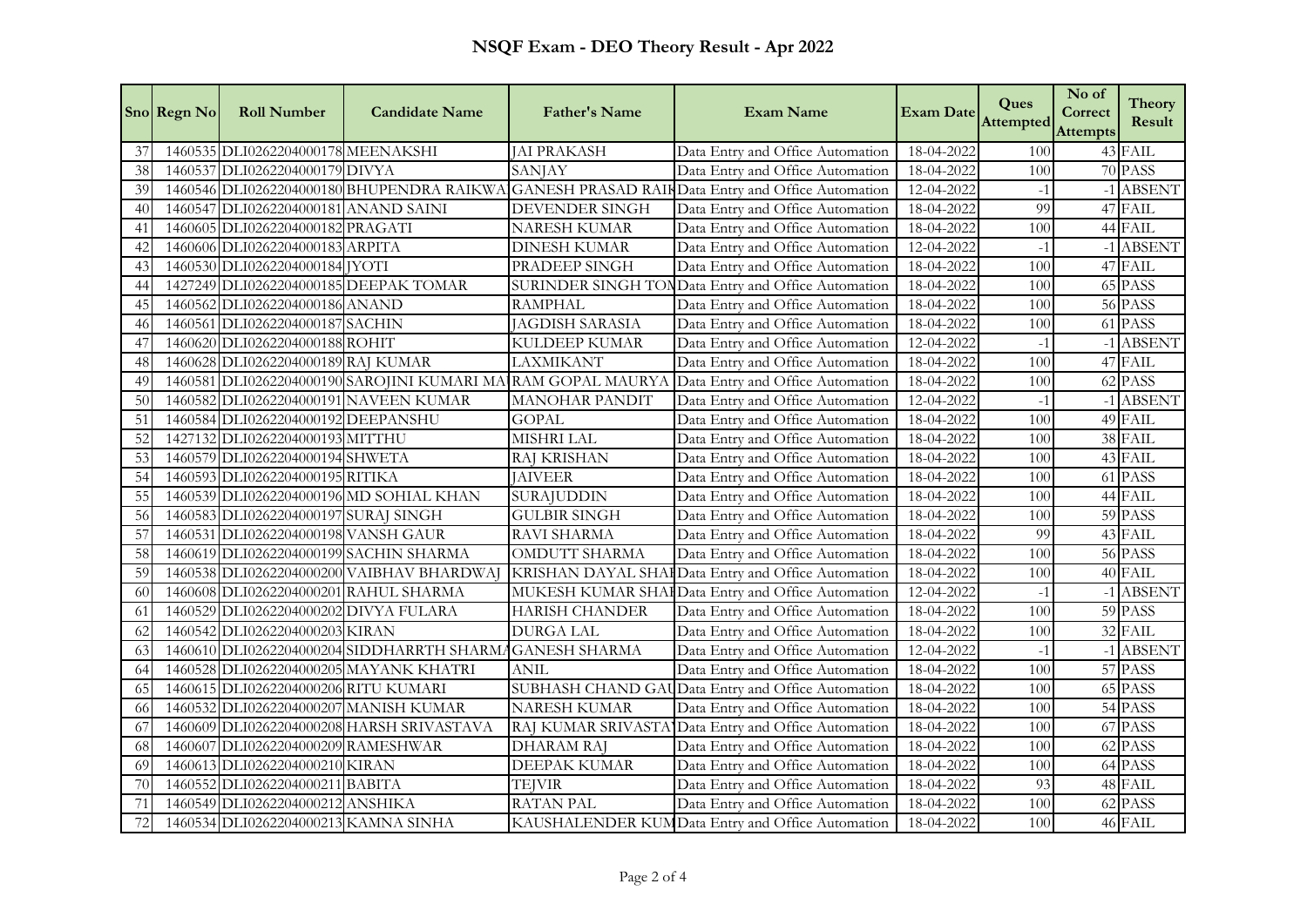|     | Sno Regn No | <b>Roll Number</b>                    | <b>Candidate Name</b>                     | Father's Name          | <b>Exam Name</b>                                   | <b>Exam Date</b> | Ques<br><b>Attempted</b> | No of<br>Correct<br><b>Attempts</b> | <b>Theory</b><br>Result |
|-----|-------------|---------------------------------------|-------------------------------------------|------------------------|----------------------------------------------------|------------------|--------------------------|-------------------------------------|-------------------------|
| 73  |             | 1460604 DLI0262204000214 ISHA         |                                           | <b>BHASKAR KUMAR</b>   | Data Entry and Office Automation                   | 19-04-2022       | 100                      |                                     | 58 PASS                 |
| 74  |             | 1460630 DLI0262204000215 YOGITA       |                                           | <b>JAGVEER KUMAR</b>   | Data Entry and Office Automation                   | 18-04-2022       | 100                      |                                     | 50 PASS                 |
| 75  |             | 1460632 DLI0262204000216 LUCKY        |                                           |                        | Data Entry and Office Automation                   | 12-04-2022       | $-1$                     |                                     | -1 ABSENT               |
| 76  |             | 1460543 DLI0262204000217 HIMANSHI     |                                           | <b>SURESH KUMAR</b>    | Data Entry and Office Automation                   | 18-04-2022       | 100                      |                                     | 48 FAIL                 |
| 77  |             | 1460565 DLI0262204000218 SAPNA        |                                           | <b>MAHIPAL SINGH</b>   | Data Entry and Office Automation                   | 18-04-2022       | 100                      |                                     | 46 FAIL                 |
| 78  |             |                                       | 1460577 DLI0262204000219 LAKSHAY SHARMA   | RAMAN KUMAR SHAR       | Data Entry and Office Automation                   | 18-04-2022       | 100                      |                                     | 68 PASS                 |
| 79  |             | 1460625 DLI0262204000220 SANDEEP      |                                           | <b>JASHWANT</b>        | Data Entry and Office Automation                   | 12-04-2022       | $-1$                     |                                     | -1 ABSENT               |
| 80  |             |                                       | 1460503 DLI0262204000221 AAKASH KUMAR     | <b>DINESH KUMAR</b>    | Data Entry and Office Automation                   | 12-04-2022       | $-1$                     |                                     | -1 ABSENT               |
| 81  |             | 1460570 DLI0262204000222              | <b>KIRTI</b>                              | PAWAN KUMAR            | Data Entry and Office Automation                   | 18-04-2022       | 100                      |                                     | 71 PASS                 |
| 82  |             |                                       | 1460504 DLI0262204000223 ANUSHA KUMARI    | PANCHANAND GUPT        | AData Entry and Office Automation                  | 19-04-2022       | 100                      |                                     | 43 FAIL                 |
| 83  |             | 1460505 DLI0262204000224 NEHA         |                                           | <b>BHAGWATI PRASAD</b> | Data Entry and Office Automation                   | 19-04-2022       | 100                      |                                     | 33 FAIL                 |
| 84  |             | 1460506 DLI0262204000225 NEHA         |                                           | <b>GANESH RAJAK</b>    | Data Entry and Office Automation                   | 12-04-2022       | $-1$                     |                                     | -1 ABSENT               |
| 85  |             | 1460507 DLI0262204000226 NANCY BALA   |                                           | <b>AJAY KUMAR</b>      | Data Entry and Office Automation                   | 19-04-2022       | 100                      |                                     | 38 FAIL                 |
| 86  |             | 1460508 DLI0262204000227 KUNAL        |                                           | PALVINDER SINGH        | Data Entry and Office Automation                   | 12-04-2022       | $-1$                     |                                     | -1 ABSENT               |
| 87  |             | 1460509 DLI0262204000228 SHWETA       |                                           | <b>ARUN KUMAR</b>      | Data Entry and Office Automation                   | 19-04-2022       | 100                      |                                     | 46 FAIL                 |
| 88  |             | 1460522 DLI0262204000229 SACHIN KUMAR |                                           | DEVENDRA KUMAR         | Data Entry and Office Automation                   | 18-04-2022       | 100                      |                                     | 68 PASS                 |
| 89  |             | 1460536 DLI0262204000230 BHUWAN       |                                           | NANAK CHAND            | Data Entry and Office Automation                   | 18-04-2022       | 100                      |                                     | 60 PASS                 |
| 90  |             | 1460524 DLI0262204000231 POOJA        |                                           | <b>NILAMBER</b>        | Data Entry and Office Automation                   | 18-04-2022       | 100                      |                                     | 57 PASS                 |
| 91  |             | 1460618 DLI0262204000232 SOURABH      |                                           | <b>OMVIR SINGH</b>     | Data Entry and Office Automation                   | 18-04-2022       | 100                      |                                     | 57 PASS                 |
| 92  |             | 1460541 DLI0262204000233 SIMRAN       |                                           | <b>RAMESH KUMAR</b>    | Data Entry and Office Automation                   | 18-04-2022       | 100                      |                                     | 57 PASS                 |
| 93  |             |                                       | 1460603 DLI0262204000234 BIJENDER SINGH   | <b>SHRI KRISHAN</b>    | Data Entry and Office Automation                   | 12-04-2022       | $-1$                     |                                     | -1 ABSENT               |
| 94  |             |                                       | 1460525 DLI0262204000235 MEHAK THAKUR     | PAWAN KUMAR            | Data Entry and Office Automation                   | 18-04-2022       | 100                      |                                     | 53 PASS                 |
| 95  |             | 1460554 DLI0262204000236 PRANJAL      |                                           | <b>RAM KISHORE</b>     | Data Entry and Office Automation                   | 18-04-2022       | 100                      |                                     | 65 PASS                 |
| 96  |             |                                       | 1460551 DLI0262204000237 ABHISHEK LOHERA  | <b>VINOD KUMAR</b>     | Data Entry and Office Automation                   | 18-04-2022       | 100                      |                                     | 55 PASS                 |
| 97  |             | 1460571 DLI0262204000238 ARTI JAIN    |                                           |                        | RAKESH KUMAR JAIN Data Entry and Office Automation | 18-04-2022       | 100                      |                                     | 65 PASS                 |
| 98  |             |                                       | 1460567 DLI0262204000239 MAMTA SHISODIYA  | PREM CHAND             | Data Entry and Office Automation                   | 18-04-2022       | 100                      |                                     | 42 FAIL                 |
| 99  |             | 1460566 DLI0262204000240 MANISH       |                                           | <b>GURUBACHAN</b>      | Data Entry and Office Automation                   | 18-04-2022       | 100                      |                                     | 39 FAIL                 |
| 100 |             | 1460616 DLI0262204000241 PARUL        |                                           | <b>TILAK RAJ</b>       | Data Entry and Office Automation                   | 18-04-2022       | 100                      |                                     | 62 PASS                 |
| 101 |             | 1460586 DLI0262204000242 RITA MISHRA  |                                           | SHYAM RAJ MISHRA       | Data Entry and Office Automation                   | 18-04-2022       | 100                      |                                     | 51 PASS                 |
| 102 |             | 1460553 DLI0262204000243 GARIMA       |                                           | <b>MANOJ KUMAR</b>     | Data Entry and Office Automation                   | 18-04-2022       | 100                      |                                     | 54 PASS                 |
| 103 |             |                                       | 1460626 DLI0262204000244 HARDIK RAWAT     | YASHPAL RAWAT          | Data Entry and Office Automation                   | 18-04-2022       | 100                      |                                     | 75 PASS                 |
| 104 |             | 1460563 DLI0262204000245 SEEMA RANI   |                                           | OM SINGH               | Data Entry and Office Automation                   | 18-04-2022       | 100                      |                                     | 43 FAIL                 |
| 105 |             | 1460573 DLI0262204000246 SACHIN       |                                           | <b>MOHAN LAL</b>       | Data Entry and Office Automation                   | 18-04-2022       | 100                      |                                     | 40 FAIL                 |
| 106 |             |                                       | 1460585 DLI0262204000247 HITAKSHI SISODIA | <b>MAHENDER KUMAR</b>  | Data Entry and Office Automation                   | 18-04-2022       | 100                      |                                     | 37 FAIL                 |
| 107 |             | 1460638 DLI0262204000248 LAKSHAY      |                                           | <b>HEERA LAL</b>       | Data Entry and Office Automation                   | 18-04-2022       | 100                      |                                     | 49 FAIL                 |
| 108 |             | 1460624 DLI0262204000249 POOJA        |                                           | <b>SURAJ BHAN</b>      | Data Entry and Office Automation                   | 18-04-2022       | 100                      |                                     | 42 FAIL                 |